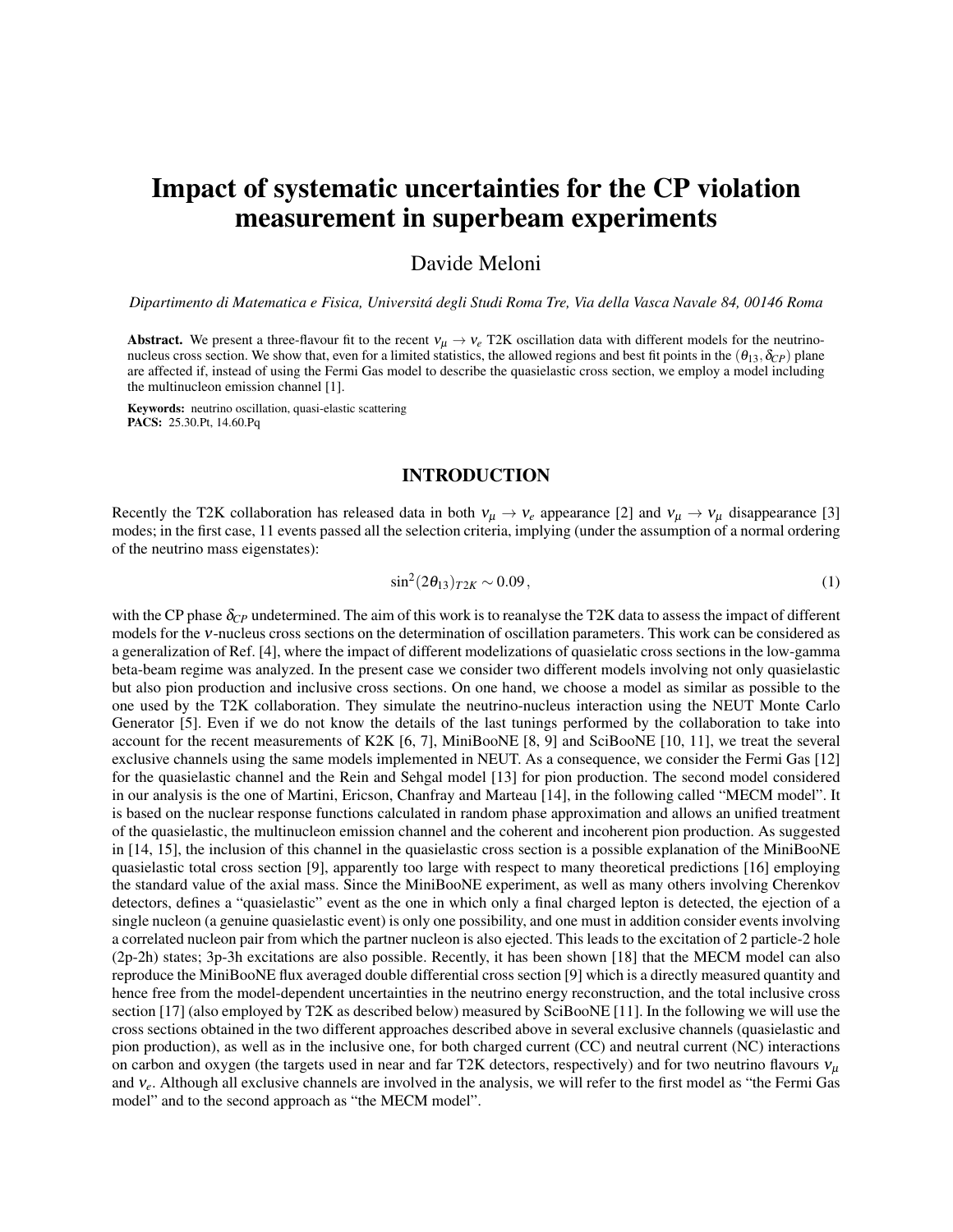In order to perform our comparison among the above-mentioned models, we first need to correctly normalize the Fermi gas to the T2K event rates, at both near (ND) and far (FD) detectors; we use the following algorithm:

- 1- normalization of the cross section with the  $v_{\mu}$  inclusive CC at the ND; according to [2], we have to reproduce 1.6  $\times$  10<sup>4</sup>  $v_\mu$  inclusive events, collected using 3.01  $\times$  10<sup>19</sup> POT, in the energy range [0−5] GeV, with an active detector mass of 1529 Kg at a distance of 280 m from the  $v$  source;
- 2- computation of the expected events (and energy distributions) at the far detector in the appropriate two-parameter plane  $((\sin^2 2\theta_{13}, \delta_{CP}))$ ;
- 3- normalization to the T2K spectral distributions.

Step #3 is needed to get rid of the experimental efficiencies applied by the T2K collaboration to the signal and background events. This means that the bin contents of our simulated distributions (obtained at point #2) are corrected by coefficients, generally of  $\mathcal{O}(1)$  that we consider as a detector property, and then not further modified. For a different model, we repeat step #1 and then go to step #2, using the same normalization coefficients extracted in step #3 with the Fermi gas. We make use of the GloBES [19] and MonteCUBES [20] softwares for the computation of event rates (and related  $\chi^2$  functions) expected at the T2K ND and FD detectors. The fluxes of  $v_\mu$ ,  $v_e$  and their CP-conjugate counterparts predicted at the FD in absence of oscillations have been extracted directly from Fig.1 of [2], whereas the  $v<sub>u</sub>$  flux at the ND has been obtained from [3]. As already stressed, for the relevant cross sections we assumed that the T2K collaboration uses some "sophisticated" version of the Fermi gas model [12]. In Fig.1 we show the inclusive and QE cross sections in the FG model (dashed lines) and in the MECM model (solid line) used in our simulation, after having correctly normalized the inclusive cross sections to the event rate at the ND. Especially for the MECM model, this procedure involves a degree of extrapolation of the inclusive cross sections towards neutrino energies beyond the validity of model itself. However, neutrino fluxes above  $\mathcal{O}(1)$  GeV drop very fast and we checked that different kind of extrapolations do not alter our conclusions.



FIGURE 1. *Inclusive (thin lines) and QE (thick lines)* <sup>ν</sup><sup>µ</sup> *CC cross sections on oxygen in the FG model (dashed lines) and in the MECM model (solid line) after the normalization of the inclusive cross sections to the event rate at the ND.*

The important feature here is that, even after the normalization procedure, the MECM CCQE cross section is still larger than the FG predictions, in the energy range relevant for appearance studies. This is due to the inclusion of the multinucleon component and will be the main reason of the differences between the results obtained in the two models. Note on the contrary that the inclusive cross sections are not really different.

#### THE APPEARANCE CHANNEL

The  $v_{\mu} \rightarrow v_e$  transition probability is particularly suitable for extracting information on  $\theta_{13}$  and  $\delta_{CP}$ ; at the T2K energies ( $E_v$ ) and baseline (L), one can expand the full 3-flavour probability up to second order in the small parameters  $\theta_{13}, \Delta_{12}/\Delta_{13}$  and  $\Delta_{12}L$ , with  $\Delta_{ij} = \Delta m_{ij}^2 / 4E_v$  [21]:

$$
P_{V\mu \to V_e} = s_{23}^2 \sin^2 2\theta_{13} \sin^2 (\Delta_{atm} L) + c_{23}^2 \sin^2 2\theta_{12} \sin^2 (\Delta_{sol} L)
$$
  
+  $\tilde{J} \cos (\delta_{CP} + \Delta_{atm} L) (\Delta_{sol} L) \sin (2\Delta_{atm} L)$ , (2)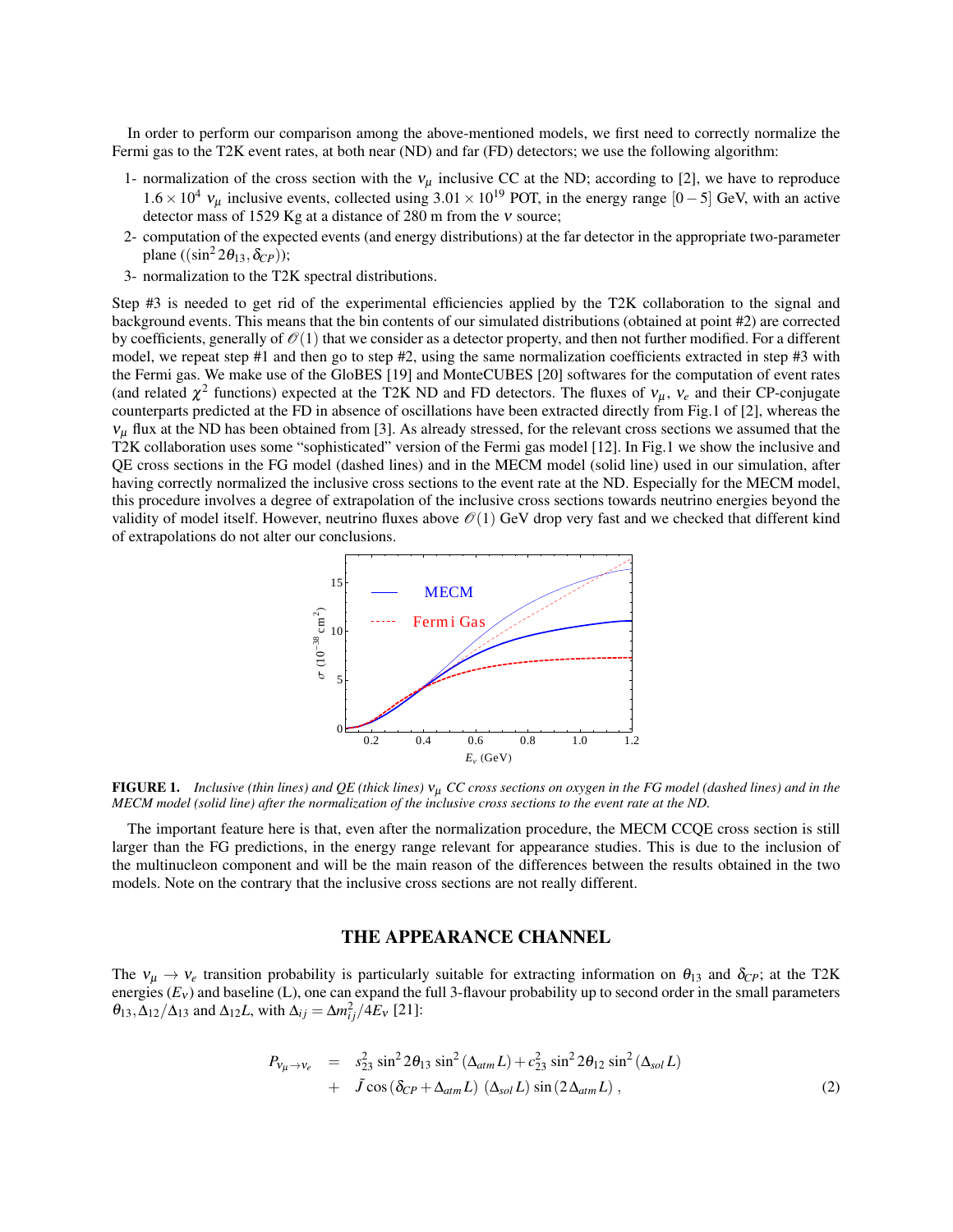where

$$
\tilde{J} \equiv c_{13} \sin 2\theta_{12} \sin 2\theta_{23} \sin 2\theta_{13}, \qquad s_{23} = \sin \theta_{23} \,. \tag{3}
$$

We clearly see that CP violating effects are encoded in the interference term proportional to the product of the solar mass splitting and the baseline, implying a scarce dependence of this facility on  $\delta_{CP}$  when only the  $v_\mu \to v_e$  channel (and the current luminosity) is considered.

#### Extracting the T2K data

Events in the far detector are  $v_e$  CCQE from  $v_\mu \to v_e$  oscillation, with main backgrounds given by  $v_e$  contamination in the beam and neutral current events with a misidentified  $\pi^0$ . The experimental data have been grouped in 5 reconstructed-energy bins, from 0 to 1.25 GeV and they are summarized in Tab.1. The expectations for signal and backgrounds have been computed by the T2K collaboration from Monte Carlo simulations, for fixed value of the oscillation parameters, namely  $\sin^2 2\theta_{12} = 0.8794$ ,  $\sin^2 2\theta_{13} = 0.1$ ,  $\sin^2 2\theta_{23} = 1$  and  $\Delta m_{sol}^2 = 7.5 \times 10^{-5} eV^2$ ,  $\Delta m_{atm}^2 = 7.5 \times 10^{-5} eV^2$  $+2.4 \times 10^{-3} eV^2$ . In order to normalize our event rates to the T2K Monte Carlo expectations, we extracted these numbers from Fig.5 of [2] and reported them in Tab.1.

|                                                                                                                                                                                                                                                                                                                                                                 | channel   bin 1   bin 2   bin 3   bin 4   bin 5    total |  |  |  |
|-----------------------------------------------------------------------------------------------------------------------------------------------------------------------------------------------------------------------------------------------------------------------------------------------------------------------------------------------------------------|----------------------------------------------------------|--|--|--|
| exp data                                                                                                                                                                                                                                                                                                                                                        | and the state                                            |  |  |  |
|                                                                                                                                                                                                                                                                                                                                                                 |                                                          |  |  |  |
| $\begin{array}{c c c c c c c c} \hline \textit{estimates} & \textit{v}_\mu \rightarrow \textit{v}_e & 1.00 & 2.15 & 3.70 & 1.45 & 0.35 & 8.65 \\ \textit{for} & \textit{for} & \textit{v}_e \rightarrow \textit{v}_e & 0.10 & 0.35 & 0.40 & 0.35 & 0.30 & 0.30 & 1.50 \\ \textit{sin}^2\,2\theta_{13} = 0.1 & \text{NC} & 0.10 & 0.50 & 0.30 & 0.20 & 0.15 & 1$ |                                                          |  |  |  |

**TABLE 1.** Expected event rates for  $\sin^2 2\theta_{13} = 0.1$ .

Notice that we used the central bin energy as a reference value for the neutrino energy in a given bin; this could be different from the reconstructed neutrino energies used by the T2K collaboration. To mimic possible uncertainties associated to the neutrino energy reconstruction, we apply an energy smearing function to distribute the rates in the various energy bins. Other choiches, more related to microscopical calculations [22, 23, 24] are also possible. The result of the computation of the ratios among our rates and the T2K data (*energy dependent* efficiencies) corresponds to step #3 of the previous paragraph and allows us to take into account all the detection efficiencies to different neutrino flavours in the Super Kamiokande detector. Once computed, these corrective factors are used in the simulations done with a different cross section, since we assume here that they are features of the detector and not of the neutrino interactions. For  $v_{e,\mu} \to v_e$  transitions these numbers are just  $\mathcal{O}(1)$  coefficients, which makes us confident that the normalization procedure correctly accounts for the main experimental features. The same is not true for the NC events which, however, have not been normalized to the ND as for the CC interactions. As a check, we also computed the expected events for sin<sup>2</sup> 2 $\theta_{13}$ =0, obtaining 0.1  $v_{\mu} \rightarrow v_e$  events and 0.72  $v_e \rightarrow v_e$  events (and the same neutral current rate), in good agreement with the T2K expectations [2].

#### Fit to the data

Equipped with these results, we performed a  $\chi^2$  analysis to reproduce the confidence level regions in the  $(\sin^2 2\theta_{13}, \delta_{CP})$ -plane shown in Fig.6 of [2]. Contrary to what has been done in the official T2K paper, we make a complete three-neutrino analysis of the experimental data, marginalizing over all parameters not shown in the confidence regions. As external input errors, we used 3% on  $\theta_{12}$  and  $\Delta m_{sol}^2$ , 8% on  $\theta_{23}$  and 6% on  $\Delta m_{atm}^2$ . We use a constant energy resolution function  $\sigma(E_v) = 0.085$  and, for simplicity, we adopt a 7% normalization error for the signal and 30% for the backgrounds. We also used energy calibration errors fixed to 10*−*<sup>4</sup> for the signal and 5 *·* <sup>10</sup>*−*<sup>2</sup> for the backgrounds; normalization and energy calibration errors take into account the impact of systematic errors in the  $\chi^2$  computation.

Assuming a normal hierarchy spectrum, the best-fit point from the fit procedure is (obviously):

$$
\sin^2(2\theta_{13}) = 0.089 \qquad \delta_{CP} = 0.22 \tag{4}
$$

with  $\chi^2_{min} = 3.74$ .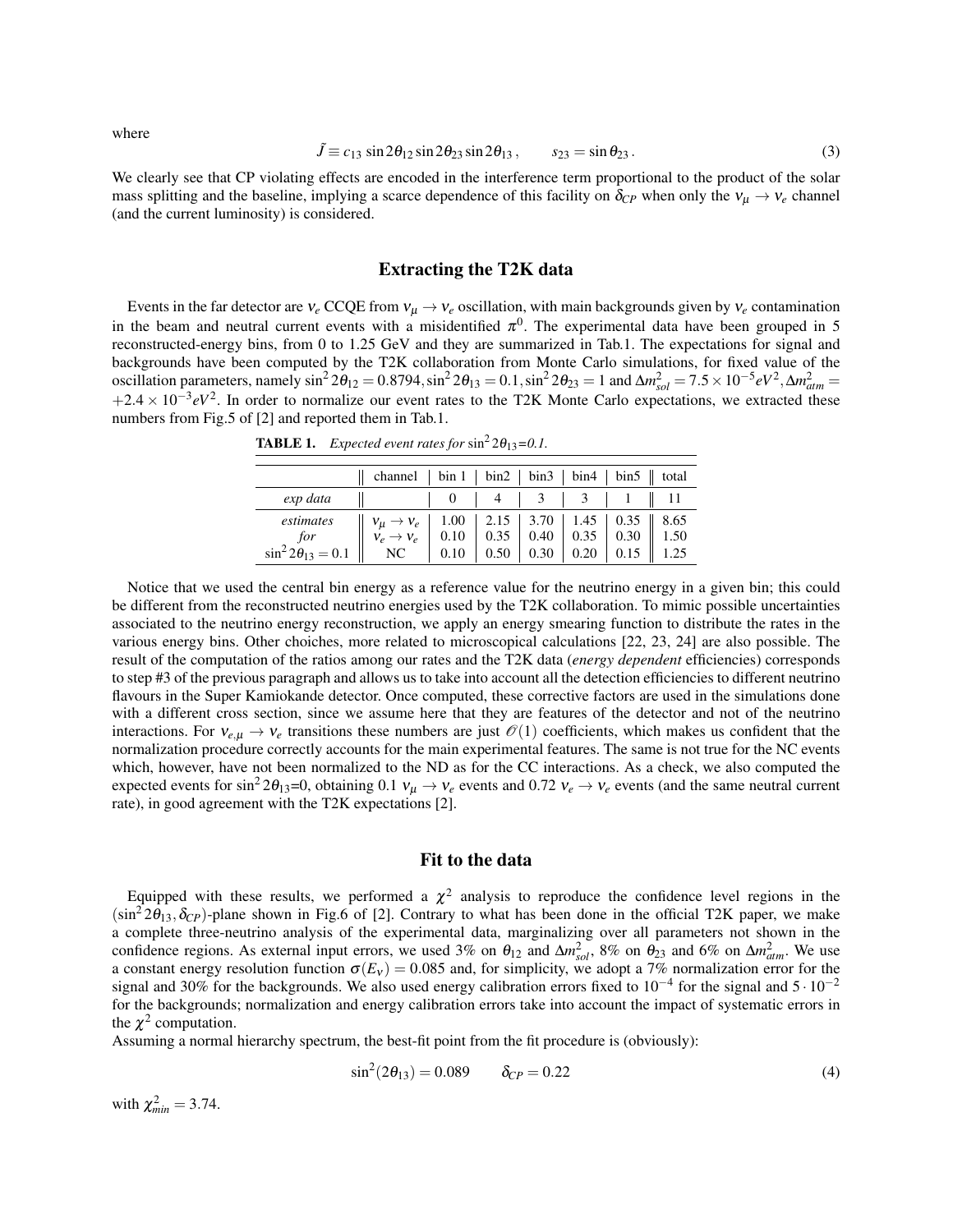We now apply the same procedure to determine  $\theta_{13}$  using the MECM cross sections described in [14]. In doing that, we normalize the cross sections to the ND events and then compute the number of oscillated events (and related backgrounds), to be compared with the experimental T2K data. We get the following number of expected rates for  $\sin^2 2\theta_{13} = 0.1$ :

| channel                   | exp result | MECM    |
|---------------------------|------------|---------|
| $v_{\mu} \rightarrow v_e$ | 8.65       | 11.08   |
| $V_e \rightarrow V_e$     | 1.5        | 1.97    |
| NC.                       | 1.25       | $1.25*$ |

It is clear that larger rates need smaller  $\theta_{13}$  to reproduce the data (the effect of the CP phase  $\delta$  is negligible with such a statistics). The best fit point is:

$$
\sin^2(2\theta_{13}) = 0.065 \qquad \delta_{CP} = 0.14, \tag{5}
$$

with  $\chi^2_{min} = 3.65$ , and the contour plot is shown in Fig.2. We can appreciate a substantial reduction of the value of the



FIGURE 2. The 68% and 90% C.L. regions for  $(\sin^2 2\theta_{13}, \delta_{CP})$  for the MECM model. Star indicates the best fit point.

reactor angle. To make a more direct comparison on  $\theta_{13}$  between the FG and MECM results, in Fig.3 we show the  $\chi^2 - \chi^2_{min}$  function, computed marginalizing over all other oscillation parameters (including  $\delta_{CP}$ ). At 1 $\sigma$ , we get:

$$
\sin^2 2\theta_{13}^{MECM} = 0.081^{\left(\frac{+0.047}{-0.049}\right)}
$$
\n
$$
\sin^2 2\theta_{13}^{FG} = 0.114^{\left(\frac{+0.060}{-0.063}\right)}.
$$
\nexpected  $\theta_{13}^{MECM} < \theta_{13}^{FG}$ 

They are clearly compatible although, as expected,  $\theta_{13}^{MECM}$  $\frac{MECM}{13} < \theta_{13}^{FG}.$ 

### **CONCLUSIONS**

In this paper we have studied the impact of using different models for the neutrino-nucleus cross section in the determination of the  $\theta_{13}$  mixing angle and the CP violating phase using the recent T2K data, for the appearance channel. Although the statistics is not large enough to draw definite conclusions, we have seen that a more refined treatments of nuclear effects in neutrino interactions can have some impact in the achievable precision on the mixing parameters. In particular, the MECM model predicts a large CCQE cross section, compared to the FG model, which results in a small  $\theta_{13}$  needed to fit the data in the  $v_\mu \to v_e$  channel.

#### ACKNOWLEDGMENTS

D.M. acknowledges MIUR (Italy) for financial support under the program "Futuro in Ricerca 2010 (RBFR10O36O)".